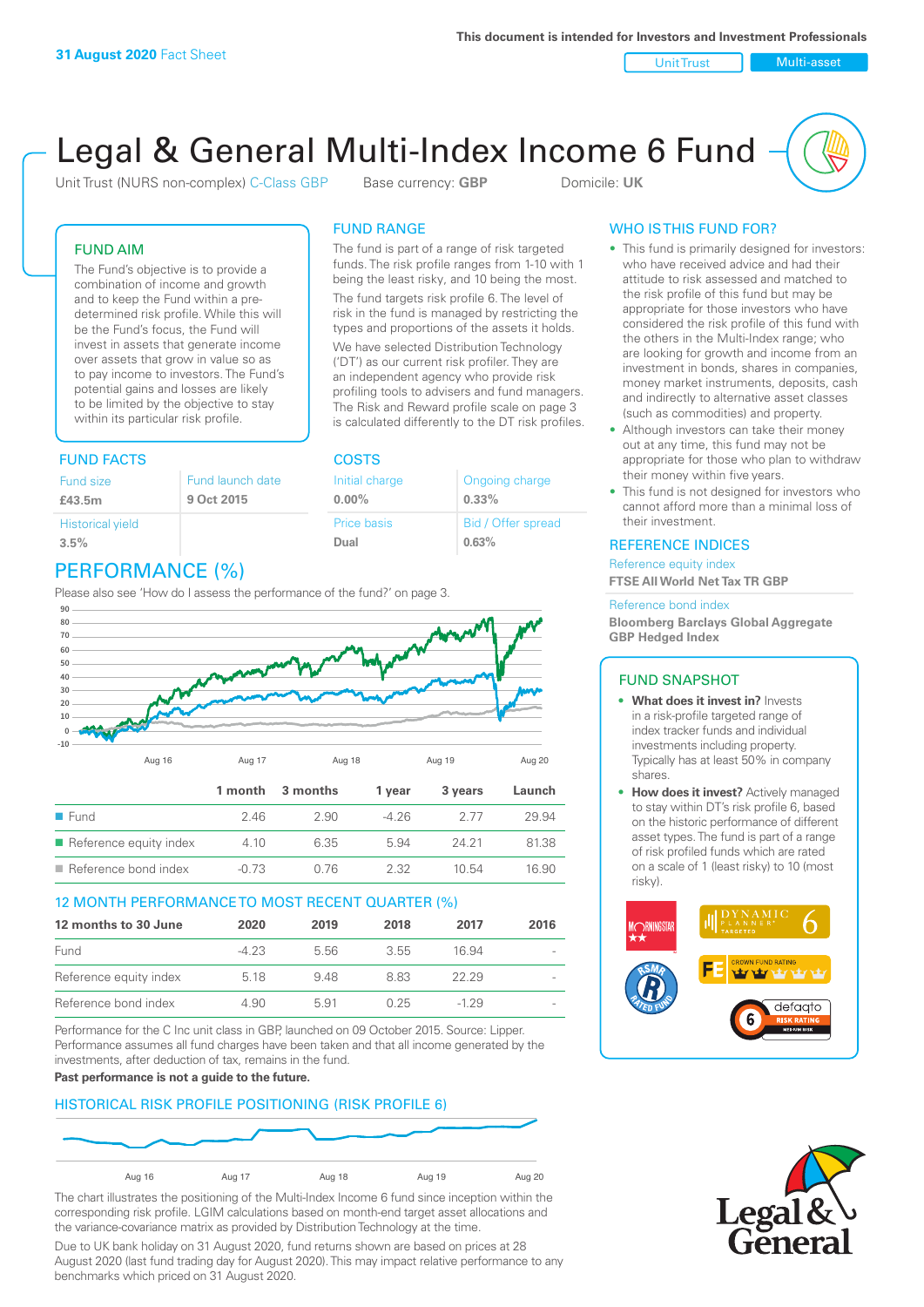### Legal & General Multi-Index Income 6 Fund

Unit Trust (NURS non-complex) C-Class GBP

### PORTFOLIO BREAKDOWN

All data source LGIM unless otherwise stated. Totals may not sum due to rounding.





### FUND MANAGERS

The fund managers have responsibility for managing the multi-index fund range. They are part of the Multi-Asset Funds (MAF) team in LGIM. This team focuses on designing and managing multi-asset funds that are tailored to match the specific objectives of various client types. The team sits within a wider Asset Allocation team which combines both depth of experience with a broad range of expertise from different fields, including fund management, investment consulting and risk management roles.

## TOP 10 HOLDINGS (%)

| <b>L&amp;G UK Index Trust</b>                                    | 11.8 |
|------------------------------------------------------------------|------|
| iShares UK Dividend UCITS ETF                                    | 8.4  |
| L&G Emerging Markets Government Bond (US\$) Index Fund           | 7.8  |
| L&G High Income Trust                                            | 7.3  |
| L&G Emerging Markets Government Bond (Local Currency) Index Fund | 7.1  |
| L&G Global Emerging Markets Index Fund                           | 5.7  |
| L&G US Index Trust                                               | 5.6  |
| <b>L&amp;G Pacific Index Trust</b>                               | 5.2  |
| L&G European Index Trust                                         | 5.1  |
| L&G Global Listed Infrastructure Index Fund                      | 3.9  |

**Important:** Due to exceptional market conditions, spreads are currently volatile and may be higher than indicated. To see the latest spread visit www. legalandgeneral.com/chargesandfees